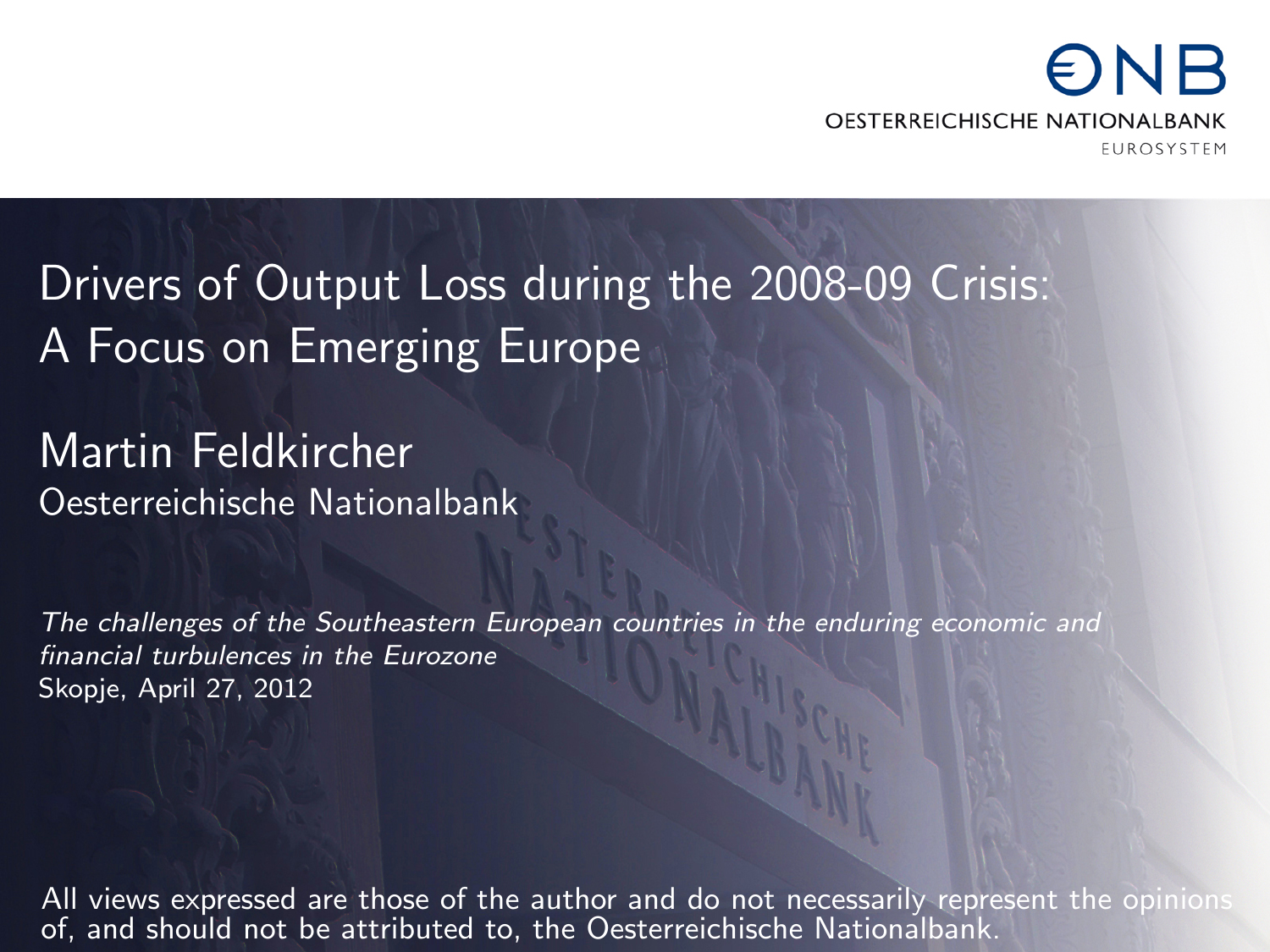### Outline of Presentation



2 Econometric framework: Cross-country regressions using Bayesian model averaging.

**3** Empirical results: Drivers of output loss in emerging Europe.

R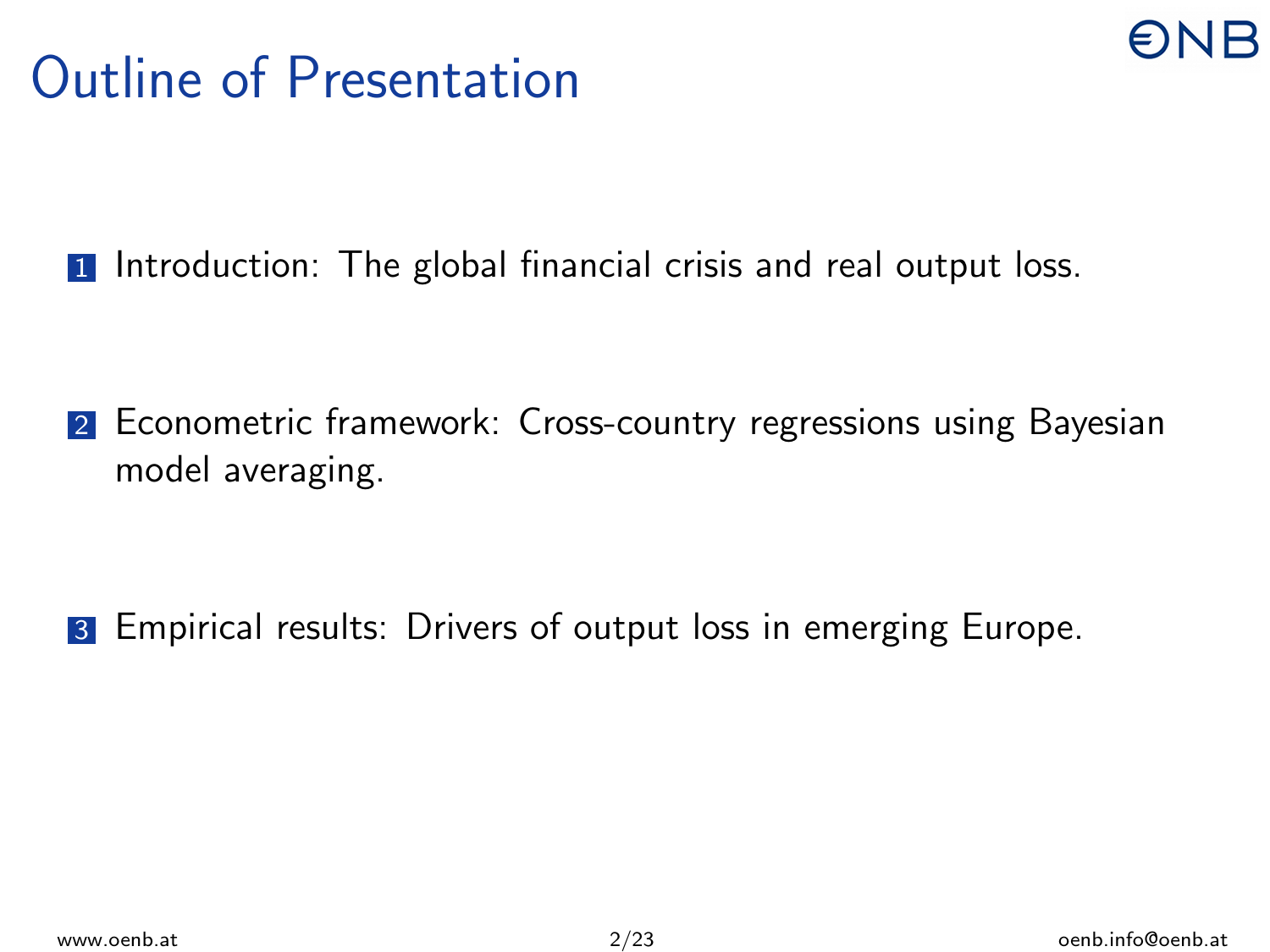#### **Introduction**

- **The global financial turmoil emanated from the US subprime crisis in** summer 2007.
- **Since then it spilled first to other advanced economies, engulfing** emerging Europe in late 2008.
- It is the first global recession for decades and often compared to the "Great Depression" of the 30s.
- It caught most forecasters and economic observers by surprise.
- $\Rightarrow$  Need for a thorough re-assessment of potential crisis indicators.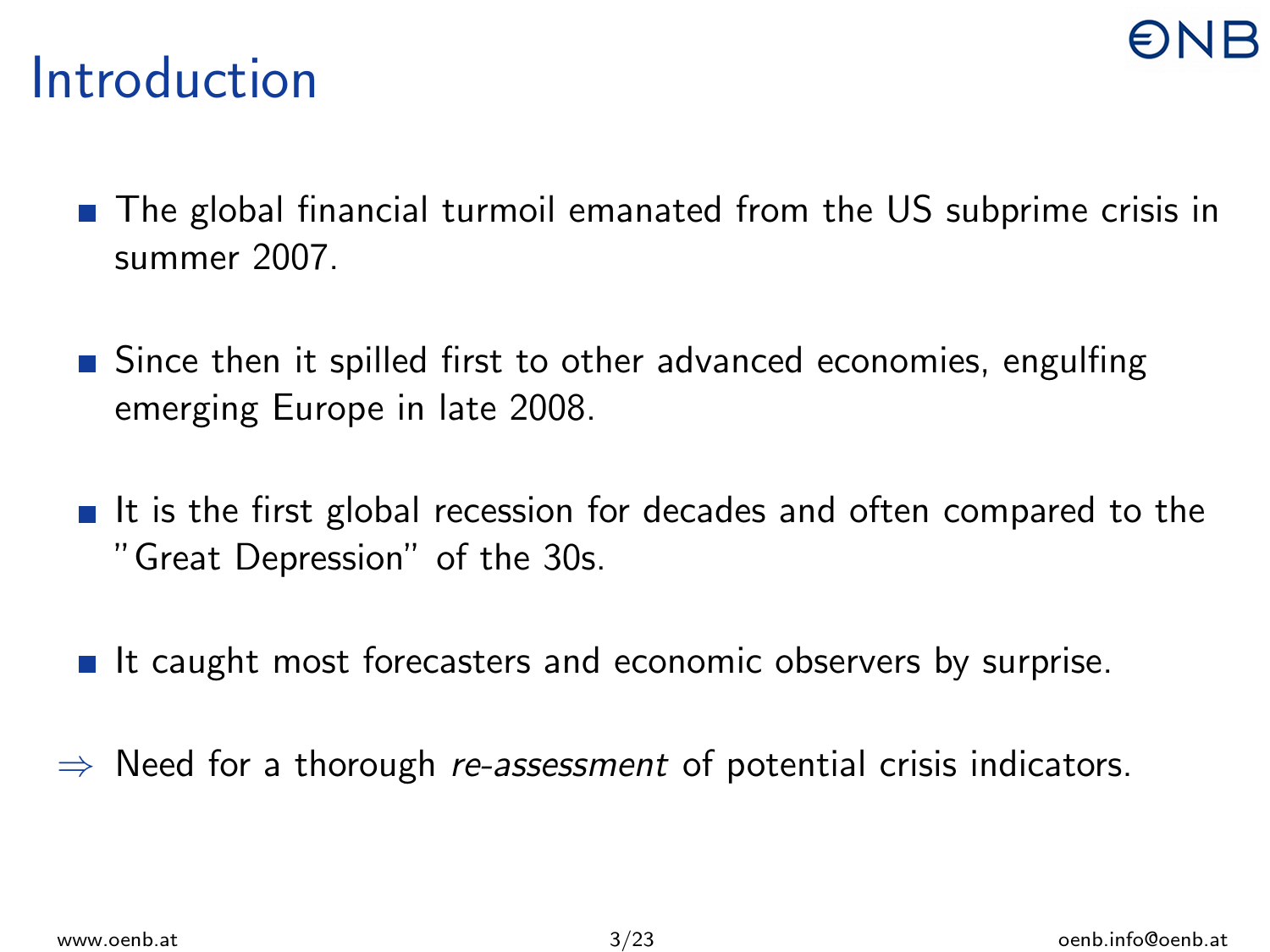## Empirical Crisis Literature: The Early Stage

- Rose and Spiegel set the stage in studying crisis determinants in a series of papers employing cross-sectional regressions.
- $\blacksquare$  Based on a large data set they conclude that basically no variable proves useful in explaining the severity of the recent crisis.
- **■** The early crisis literature was very 'early'  $\Rightarrow$  instead of real data forecasts used to construct measure of crisis severity
- **■** Forecasts at that time very noisy  $\Rightarrow$  casts some doubts on estimation / results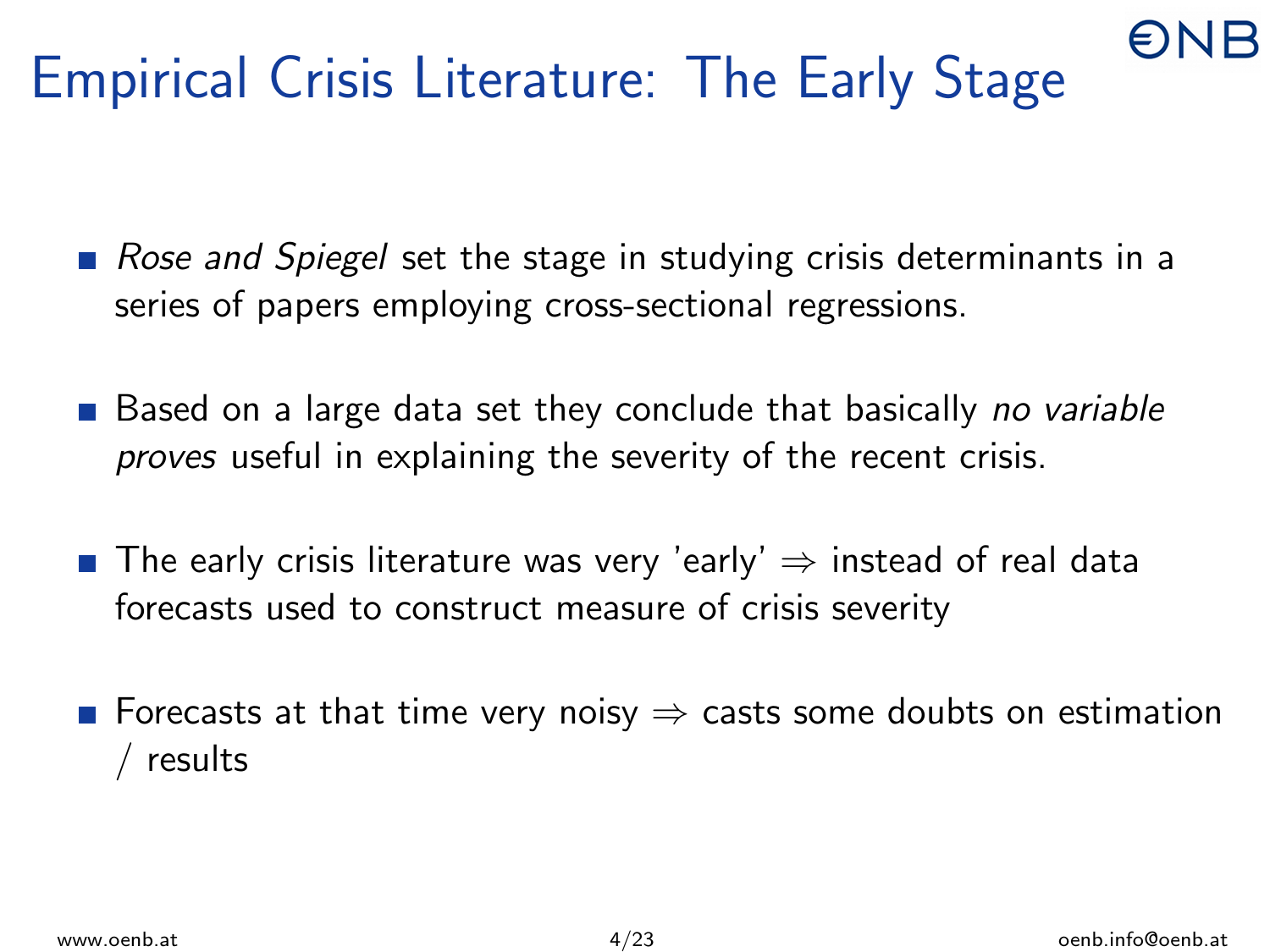# Recent Empirical Crisis Literature: Mixed Evidence

- Frankel and Saravelos (2010) reviewed more than 80 pre-2008 empirical contributions on crisis indicators.
- Based on this *literature survey*  $\Rightarrow$  central bank reserves and past movements in the real exchange rate  $\Rightarrow$  also for this crisis useful indicator
- Recent studies dealing with the effect of the crisis (e.g. Berkmen et. al 2009, Lane and Milesi-Ferretti, 2010, Cecchetti et al., 2011):
	- Use cross-sectional data
	- **Linear regressions**
	- Differ in country coverage
	- Differ in set of variables (explanatory and dependent) employed
- $\Rightarrow$  Not surprising that the literature points to mixed evidence
	- **Example 2** Limited research on emerging Europe (Exceptions: Blanchard et al., 2010, Bergloef et al., 2009)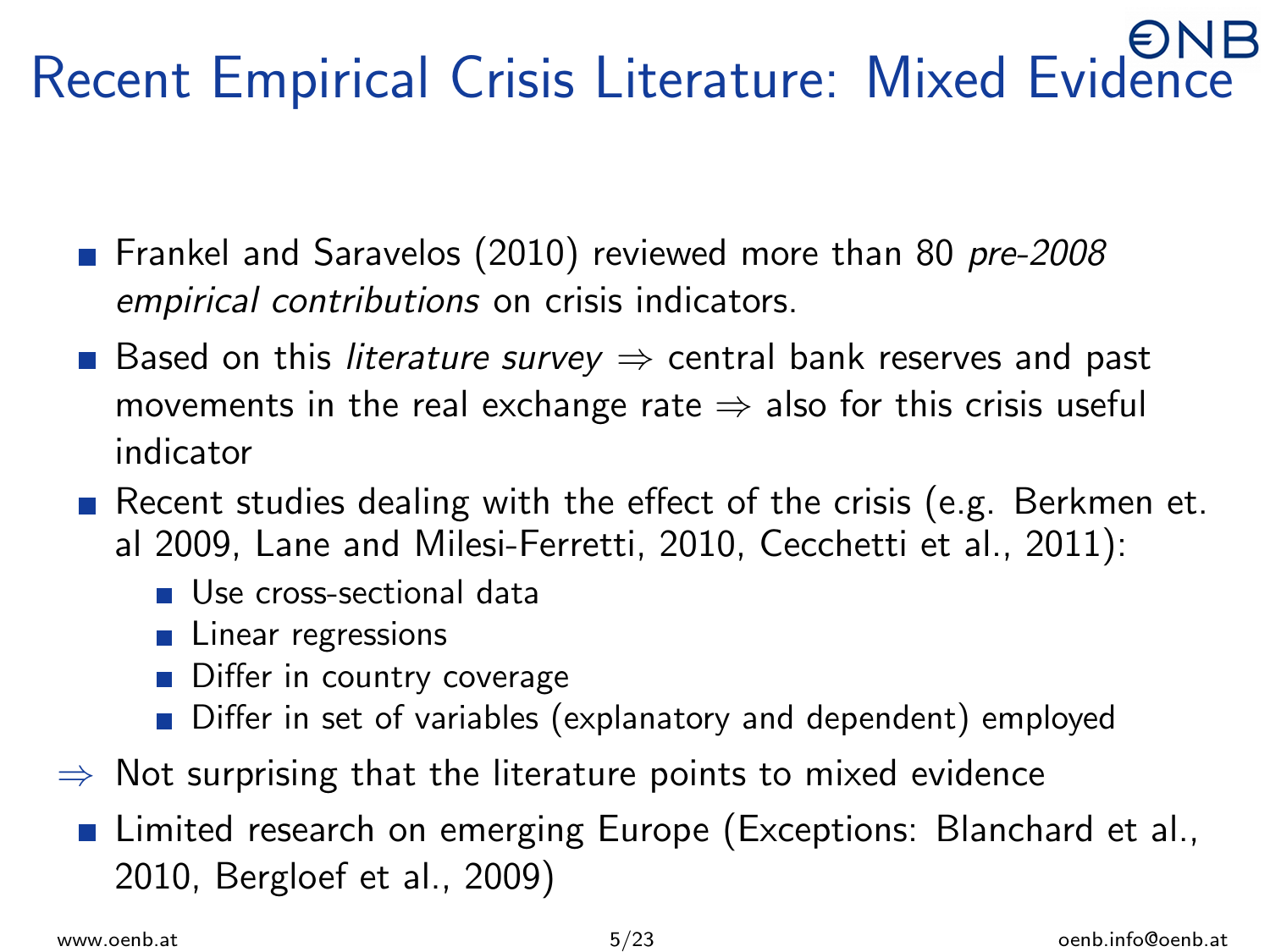## Our Contribution: Filling the Gap

- We use a coherent and systematic approach to empirically identify pre-crisis macroeconomic and financial market conditions that shaped the effects of the crisis on the real economy.
- We have collected over 60 potential explanatory variables with global coverage (150 countries)
- Questions we ask:
	- Did countries with growth financed via external funds fare worth on average during the crisis?
	- Did economies with fiscal room for maneuver suffer less than their peers?
	- . . .
	- Are there region specifics? In particular, which crisis determinants matter for Central Eastern and South-Eastern Europe (CESEE)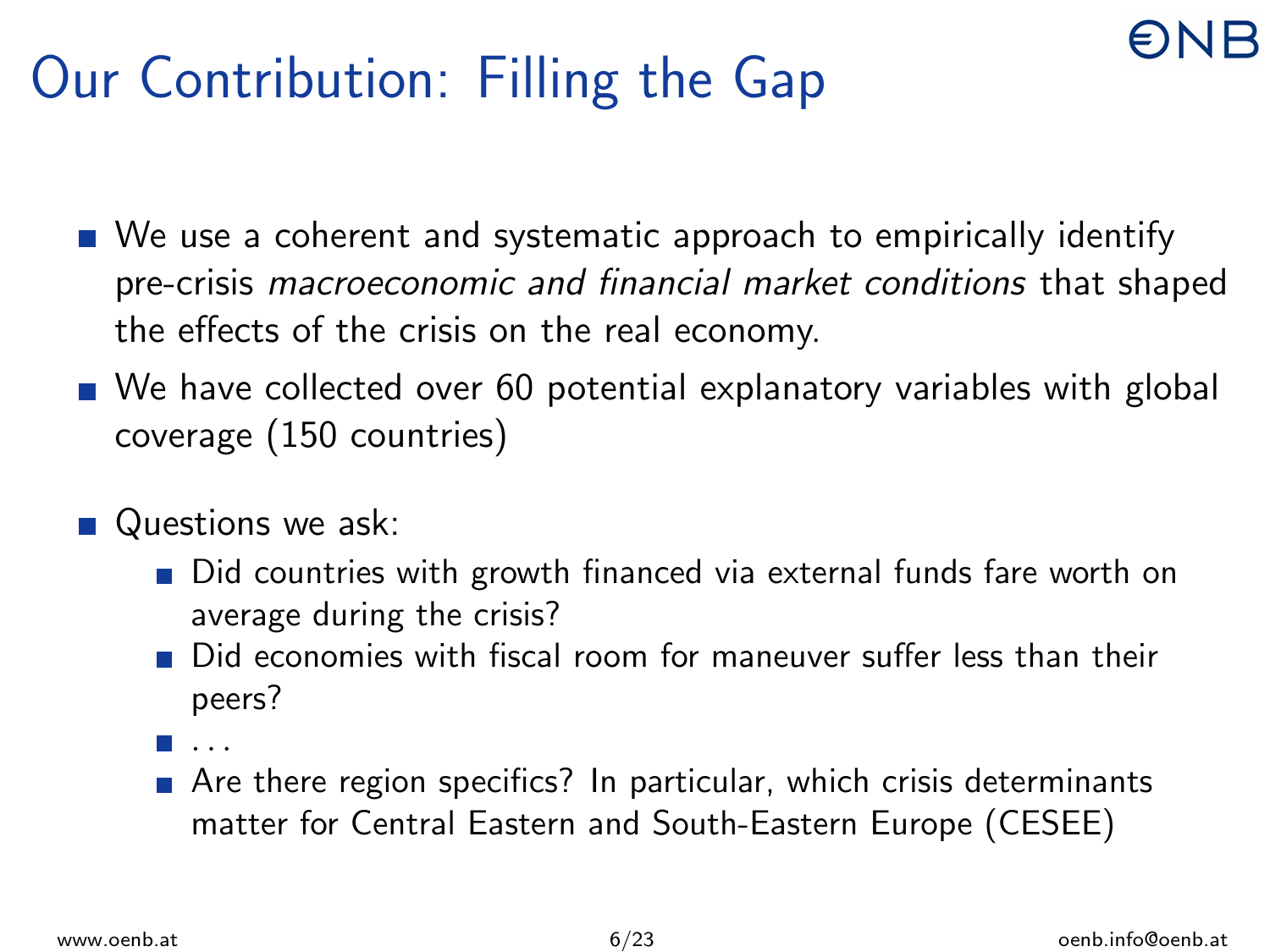#### Inference under Model Uncertainty

 $\blacksquare$  Problem: Many potential explanatory variables

$$
y = \alpha + X_s \beta_s + \varepsilon, \quad X_s \in \{\{x_i\}\}\
$$

 $\mathcal{X}_\mathsf{s}$  is any combination out of of  $\mathcal K$  covariates  $\Rightarrow$  2 $^\mathcal K$  models

- **Model selection:** Information criteria, cross validation, general to specific, etc., . . .
- Bayesian approach: Average over models, weights according to 'goodness of fit' of models (marginal likelihood)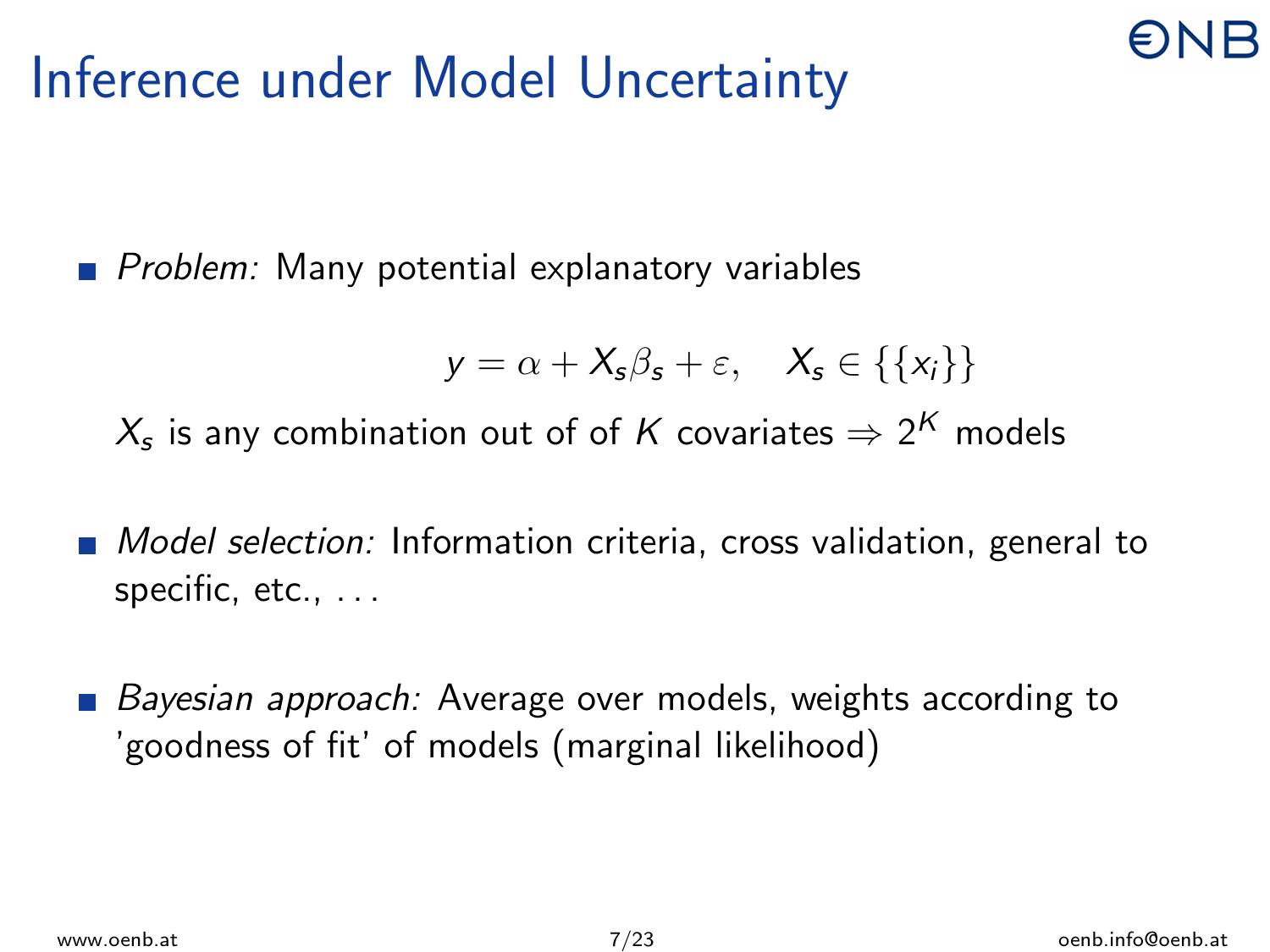# Bayesian Model Averaging (BMA) in a Nutshell

Weights via Bayes Rule  $\Rightarrow$  Posterior Model Probability (PMP):



Any posterior statistic  $\theta$  (e.g., regression coefficient, forecast, etc.):

$$
E(\theta|y) = \sum_{s}^{2^K} E(\theta|y, M_s) p(M_s|y)
$$

Posterior Inclusion Probabilities (PIP) for regressor *i*:

$$
p(x_i|y) = \sum_{s}^{2^K} \mathbf{1}(x_i \in M_s) p(M_s|y) \quad i \in \{1,\ldots,K\}
$$

Markov Chain Monte Carlo methods typically used to navigate the model space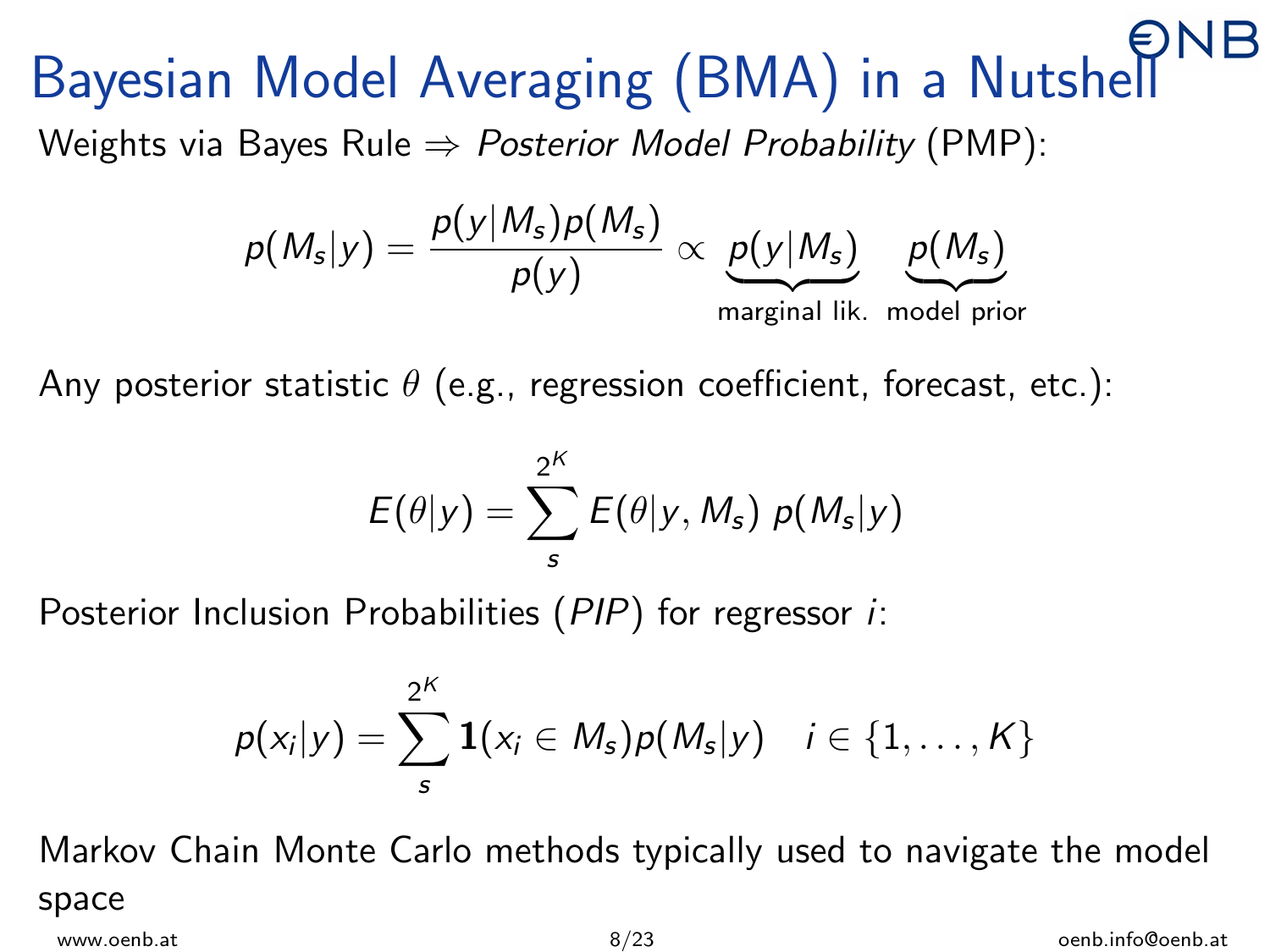## Prior Set-Up

Zellner's  $g$  prior on slope coefficients:

$$
\beta_s|g,\sigma^2 \sim N(0,g\sigma^2(X'_sX_s)^{-1})
$$

 $\Rightarrow$  put a (hyper) prior on g (Feldkircher and Zeugner, 2009, Feldkircher and Zeugner, 2012)

Binomial-beta (Ley and Steel, 2009) on the model space:

$$
p(M_s) = \theta^{k_s}(1-\theta)^{K-k_s}, \theta = \bar{m}/K
$$

Uniform prior on constant and variance:

$$
p(\alpha) \propto 1; \quad p(\sigma) \propto \sigma^{-1}
$$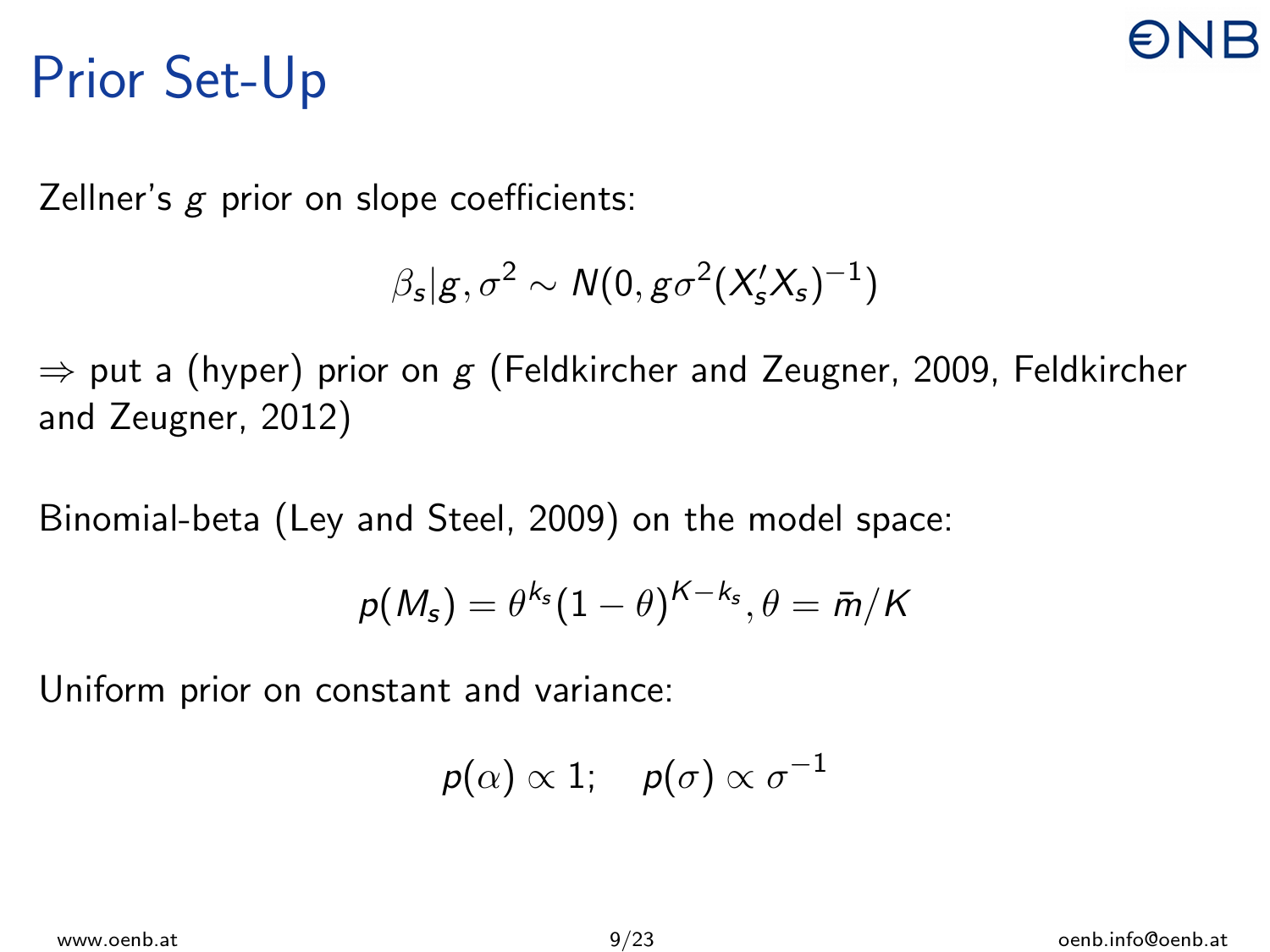# Drivers of Output Loss: Empirical Set-Up

#### Linear regression model

y<sup>09</sup>  $\frac{y_{09}}{y_{07}} = \alpha + X_s \beta_s + \varepsilon$  with  $y_t$  denoting real GDP at time  $t, \epsilon \sim \mathcal{N}(0, \sigma^2)$ 

#### Data

- Data comprises 67 variables to covering a wide range of potential transmission channels
- Global country coverage (150 countries)
- All explanatory variables refer to pre-crisis period:
	- Stocks: end-2006
	- **Flows: averages from 2000-06**
- **Missing values (** $<$  5%) imputed using regression based multiple imputation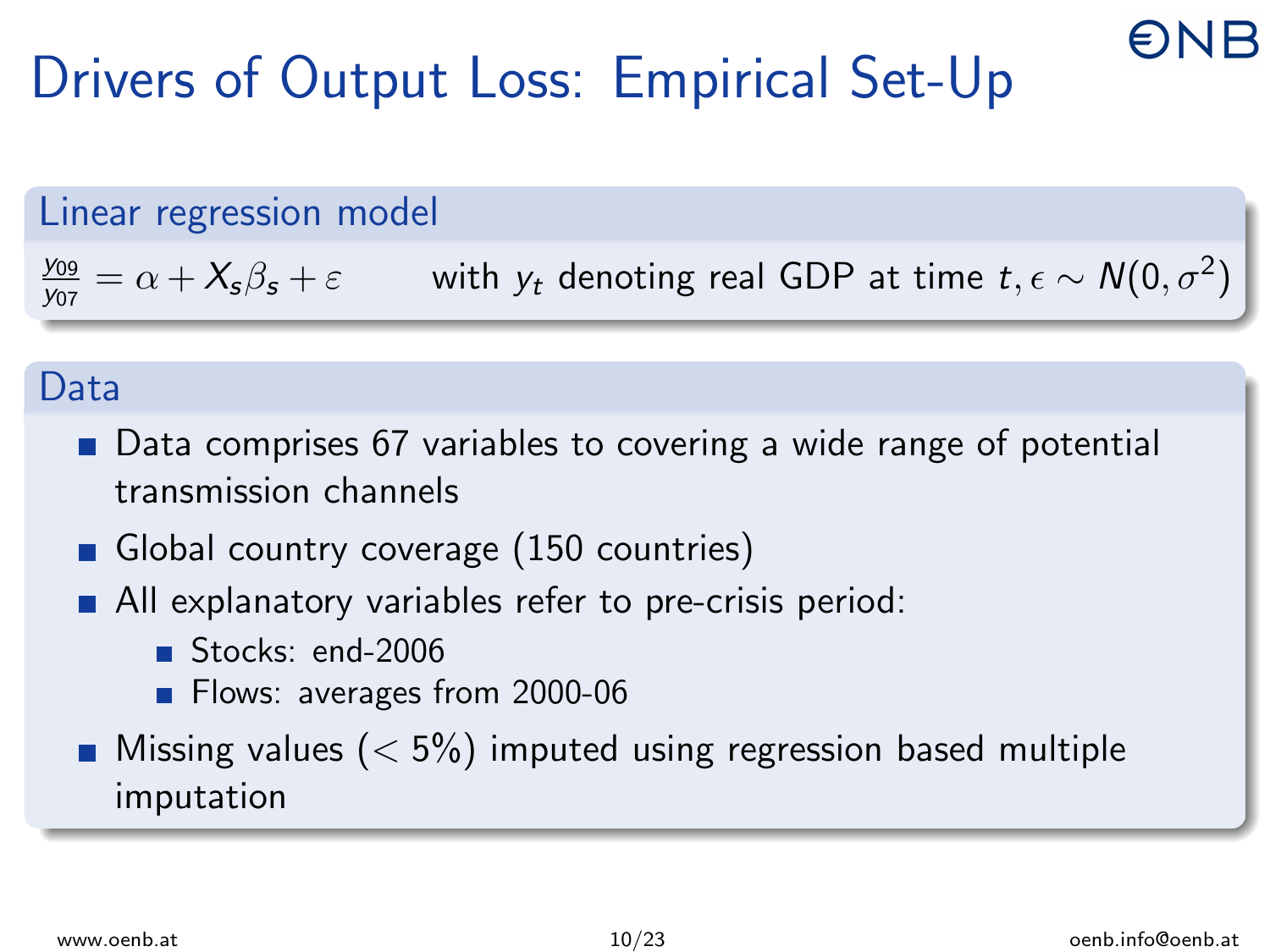# The Impact of the Crisis on the Real Economy



**Real Output 2007−09**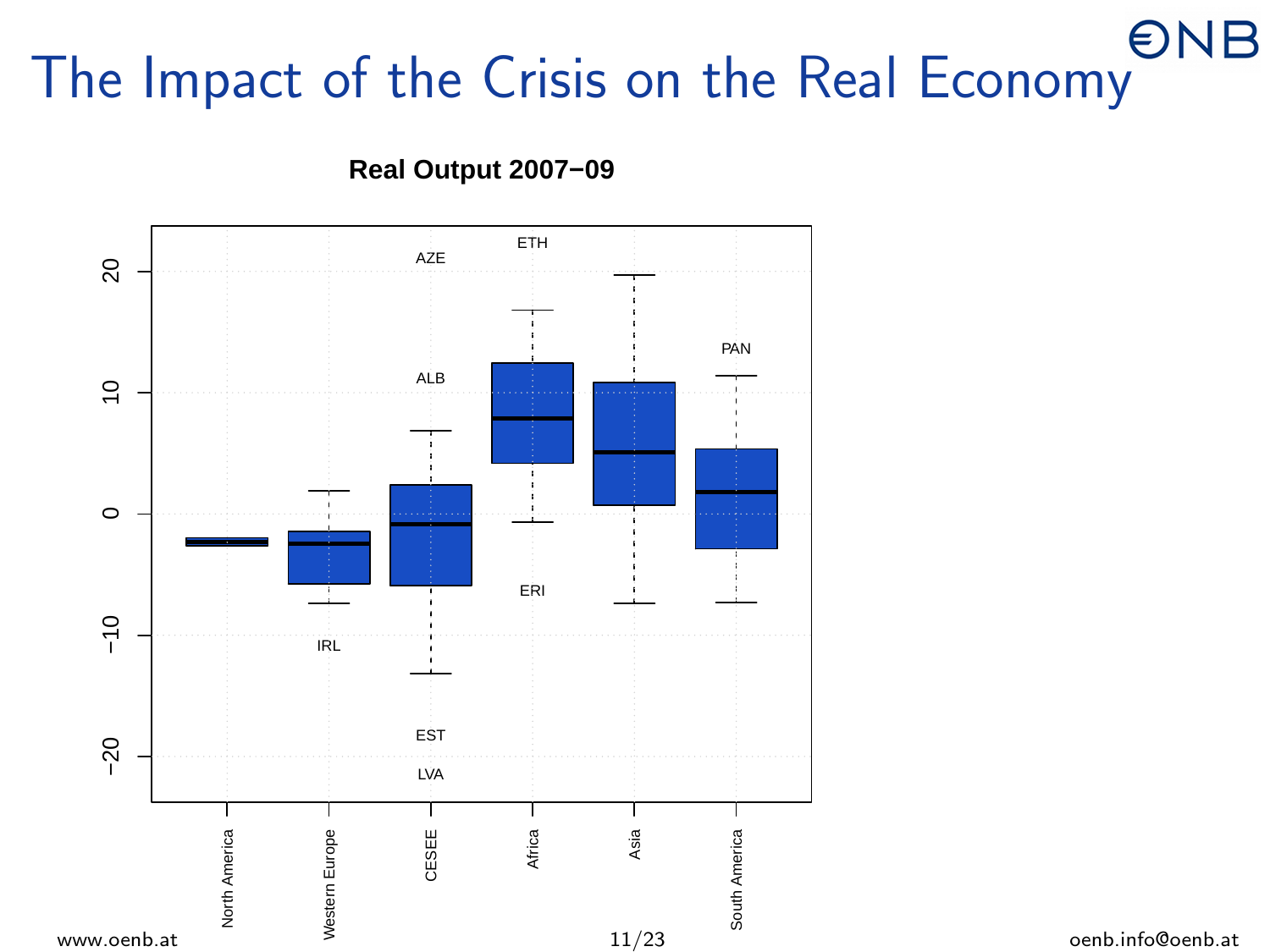# Vulnerabilities and Transmission Channels

Potential explanatory variables comprise:

- Trade channel (more open  $\rightarrow$  more vulnerable)
- External imbalances (CA, ext. debt, real exchange rate)
- Reserves (reserve accumulation  $\rightarrow$  buffer to the crisis)
- Growth above potential (boom bust cycle)
- **Financial exposure to advanced economies**
- Misalignments in the domestic credit market
- Fiscal discipline (sound fiscal footing  $\rightarrow$  less vulnerable)
- Institutional quality (timely reform implementation)
- Other key macro-variables such as inflation, unemployment, exchange rate regime, population growth, investment and savings rate, globalization indicators, deposit rate, etc. . . .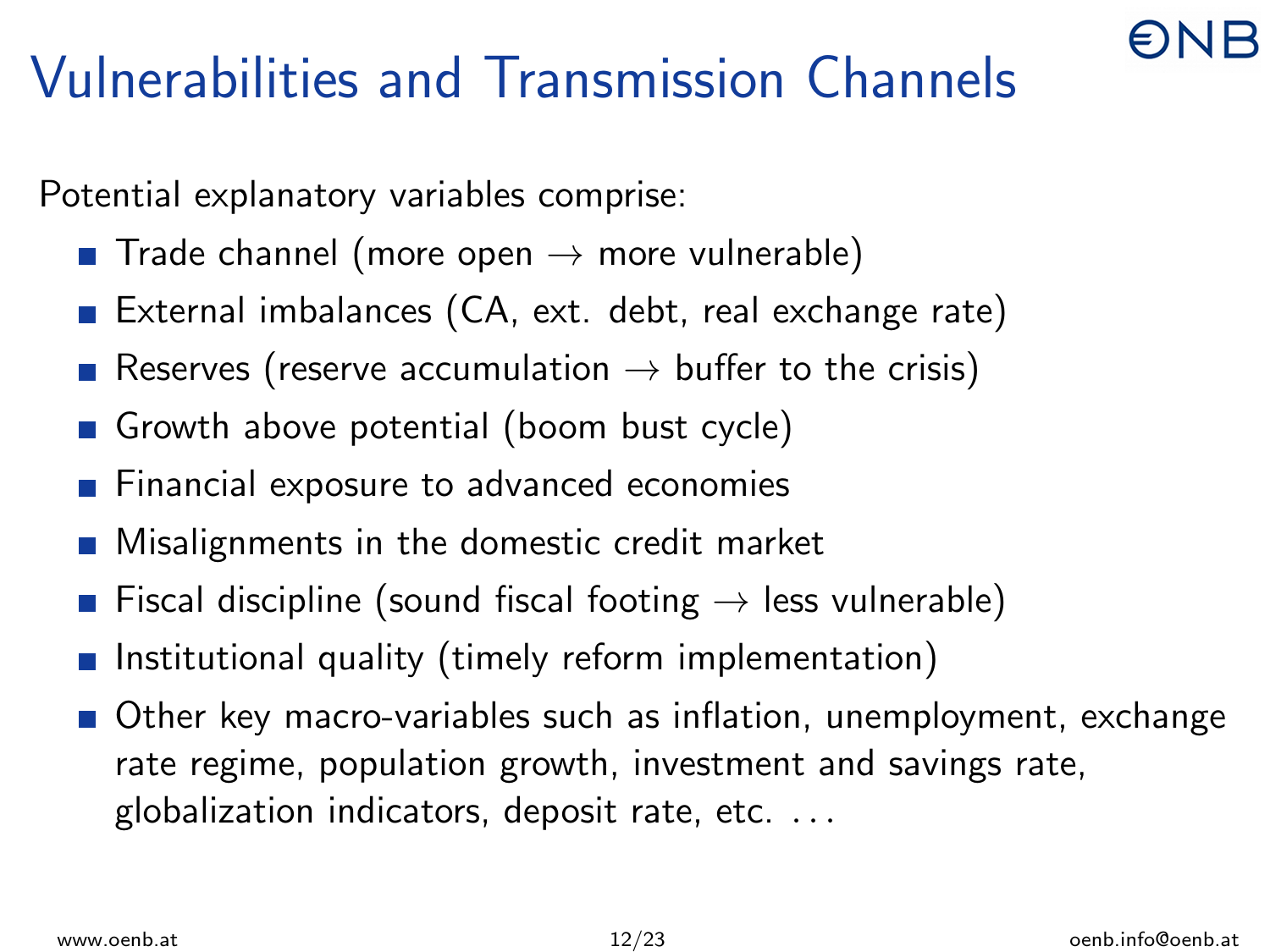## **ONB**

## Global Sample

| Variable                                                         | <b>PIP</b> | Post Mean | Post SD |
|------------------------------------------------------------------|------------|-----------|---------|
| <b>Baltics</b>                                                   | 1.000      | $-16.530$ | 3.257   |
| <b>Real GDPCAP 06</b>                                            | 0.891      | $-2.108$  | 1.020   |
| <b>CESEE</b>                                                     | 0.876      | $-5.140$  | 2.640   |
| UA                                                               | 0.840      | $-12.565$ | 7.135   |
| <b>EU 15</b>                                                     | 0.729      | $-4.282$  | 3.192   |
| RER Mis. 06                                                      | 0.606      | $-0.011$  | 0.011   |
| Trade Exp. to US / GDP 00-06                                     | 0.495      | $-0.053$  | 0.966   |
| $Imp. from US / GDP 00-06$                                       | 0.466      | $-0.167$  | 0.976   |
| $\triangle$ Real GDPCAP 00-06                                    | 0.398      | 0.229     | 0.329   |
| Population 06                                                    | 0.343      | 0.233     | 0.384   |
| $\triangle$ Real GDPCAP 00-06 $\times$ Net FDI infl. / GDP 00-06 | 0.587      | 0.022     | 0.021   |
| $\Delta$ Real GDPCAP 00-06 $\times$ Ext. Debt / GDP 06           | 0.152      | 0.000     | 0.001   |
| $\Delta$ Real GDPCAP 00-06 $\times$ CA / GDP 00-06               | 0.136      | $-0.003$  | 0.009   |
| $\Delta$ Real GDPCAP 00-06 $\times$ $\Delta$ Dom. Credit 00-06   | 0.105      | 0.000     | 0.001   |
| $\Delta$ Real GDPCAP 00-06 $\times$ Inflation 00-06              | 0.097      | 0.002     | 0.010   |
| Other variables                                                  | .          |           | .       |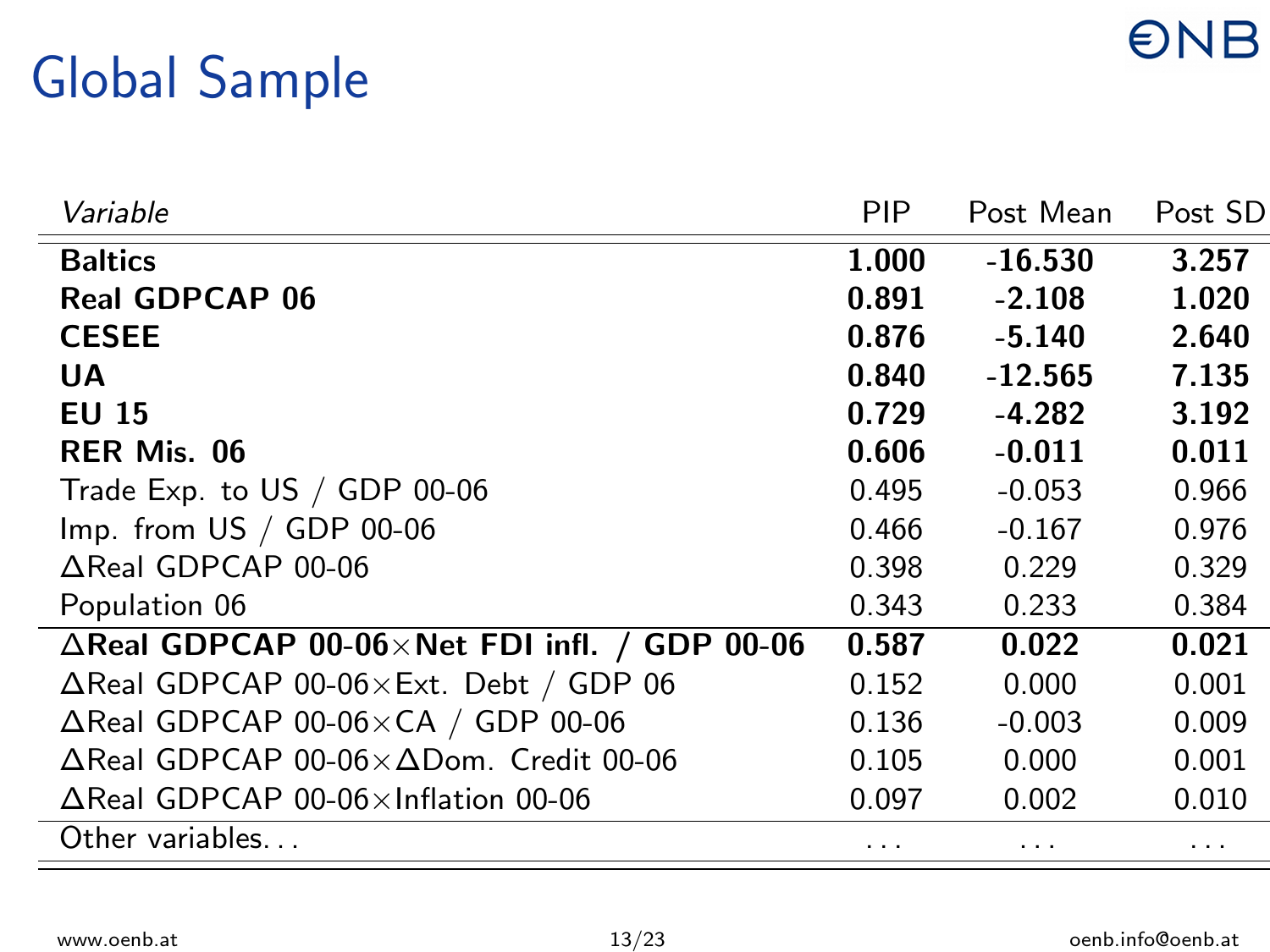# CESEE - Modeling via Interaction Terms

#### CESEE Region (22 countries)

The region comprises:

Albania, Armenia, Azerbaijan, Bosnia and Herzegovina, Bulgaria, Croatia, the Czech Republic, Estonia, FYR Macedonia, Georgia, Hungary, Kazakhstan, Latvia, Lithuania, Moldova, Poland, Romania, Russia, Serbia, Slovakia, Slovenia and Ukraine.

#### CESEE Dummy  $(16) \times$

∆ Real GDPCAP 00-06×

- Net FDI infl. / GDP 00-06
- Ext. Debt / GDP 06
- CA / GDP 00-06
- ADom. Credit 00-0
- **Inflation 00-06**
- RER Mis. 06
- **Financial Openness 06**
- $\blacksquare$  CA / GDP 06
- **Floater**
- Gen. Gov. Debt / GDP 06
- Int. Reserves / GDP 06
- Output Gap 00-06
- Claims of foreign banks (adv. economies) / GDP 06
- Legal Rights Index 06
- Trade exp. to EU15 / GDP 00-06
- ∆Dom. Credit 00-0

**ANR**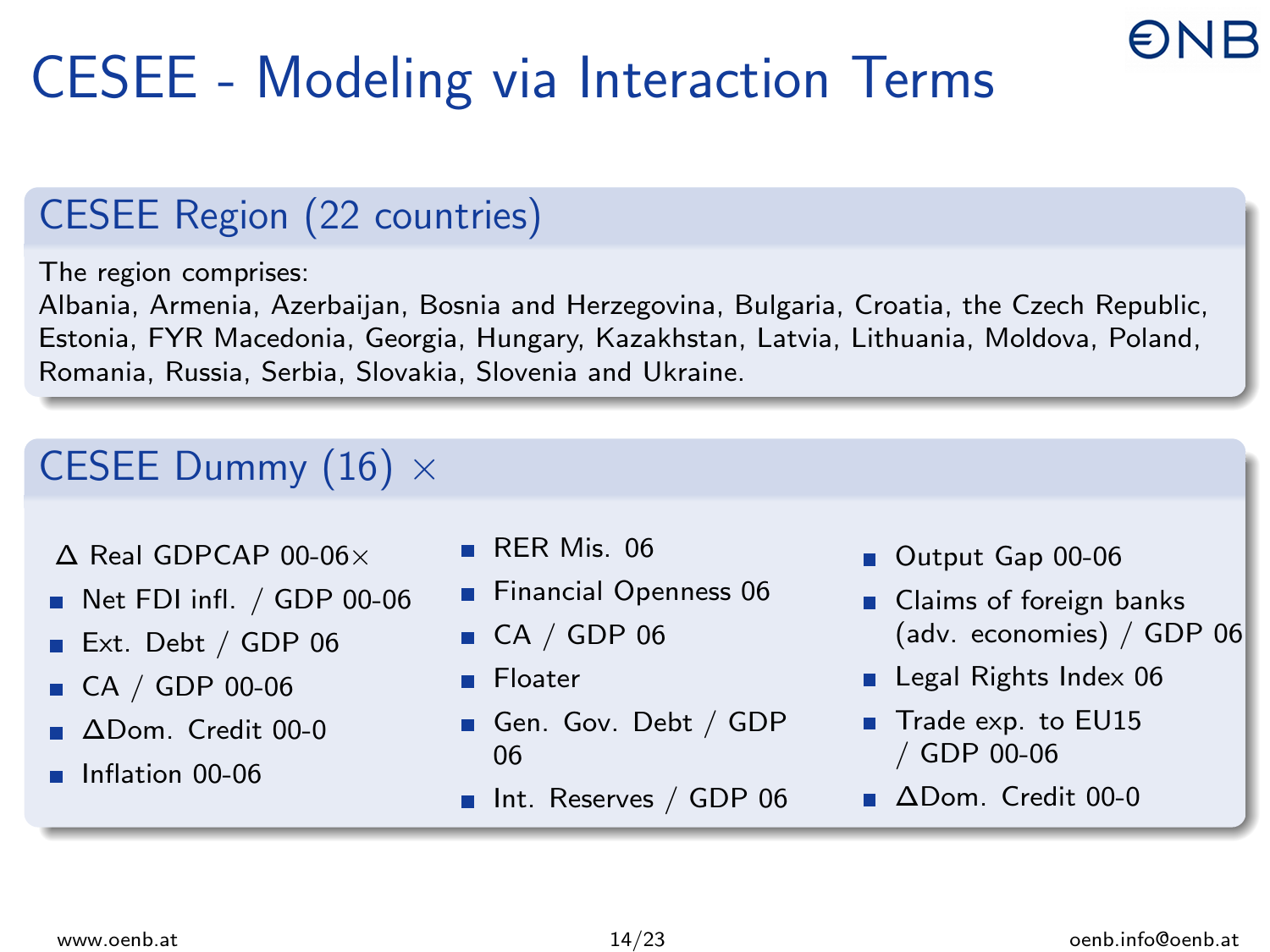## Drivers of Real Output Loss in CESEE

| Variable                                                                   | <b>PIP</b> | Post Mean |
|----------------------------------------------------------------------------|------------|-----------|
| <b>Real GDPCAP 06</b>                                                      | 0.908      | $-2.098$  |
| $\triangle$ Real GDPCAP 00-06                                              | 0.655      | 0.415     |
| <b>EU 15</b>                                                               | 0.654      | $-3.726$  |
| UA                                                                         | 0.604      | $-8.890$  |
| $Imp.$ from US $/$ GDP 00-06                                               | 0.514      | $-0.152$  |
| <b>CESEE</b>                                                               | 0.103      | 0.302     |
| CESEE $\times \Delta$ Real GDPCAP 00-06 $\times$ Ext. Debt / GDP 06        | 0.682      | $-0.019$  |
| CESEE $\times \Delta$ Real GDPCAP 00-06 $\times$ Net FDI infl. / GDP 00-06 | 0.502      | 0.036     |
| $CESEE \times \Delta$ Real GDPCAP 00-06 $\times \Delta$ Dom. Credit 00-06  | 0.092      | 0.000     |
| $CESEE \times \Delta$ Real GDPCAP 00-06 $\times$ Inflation 00-06           | 0.066      | 0.000     |
| CESEE $\times \Delta$ Real GDPCAP 00-06 $\times$ CA / GDP 00-06            | 0.117      | 0.007     |
| $CESEE \times \Delta Real$ GDPCAP 00-06                                    | 0.300      | $-0.428$  |
| $CESEE \times Fin.$ Openness 06                                            | 0.588      | $-5.342$  |
| CESEE $\times$ RER Mis. 06                                                 | 0.198      | 0.017     |
| 9 other CESEE interaction variables                                        | .          | .         |
| .                                                                          | .          | .         |
|                                                                            |            |           |

**ONB**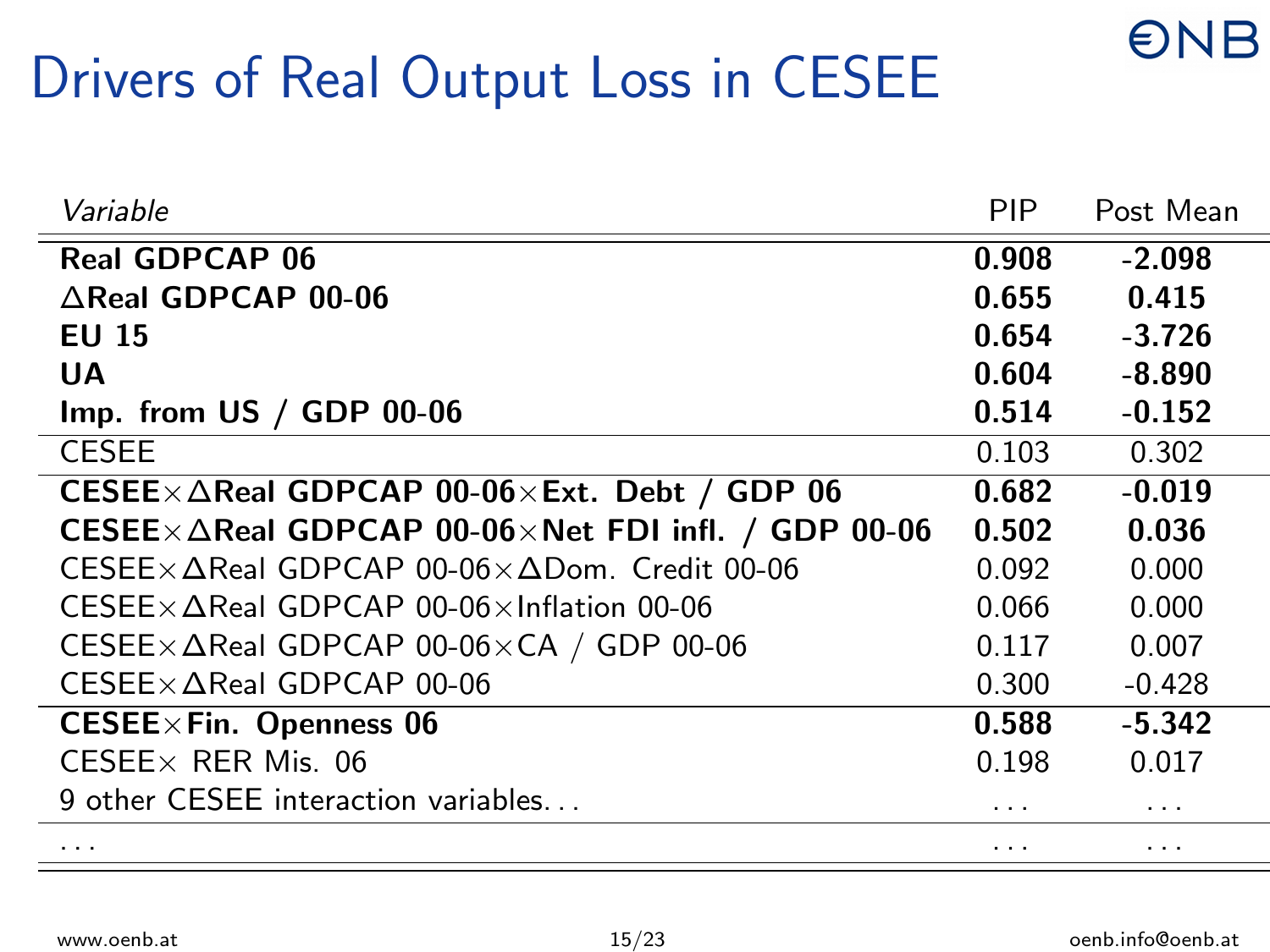# Our Results are Robust to.

#### alternative choices of the dependent variables

cumLoss\_0908:  $\frac{y_{09}}{y_{08}}$ cum\_rev0907: <del>yos−yôs</del><br>w=e webserver WEO, April 2008

 $y<sub>09</sub>$  denoting forecasts for 2009 from the IMF

#### as well as. . .

- **Model uncertainty.**
- Alternative model prior (group wise prior) that deals with multicollinearity.
- Alternative data imputation method.
- Alternative indicator for financial openness variable (based on IMF definition)

#### Results qualitatively not affected!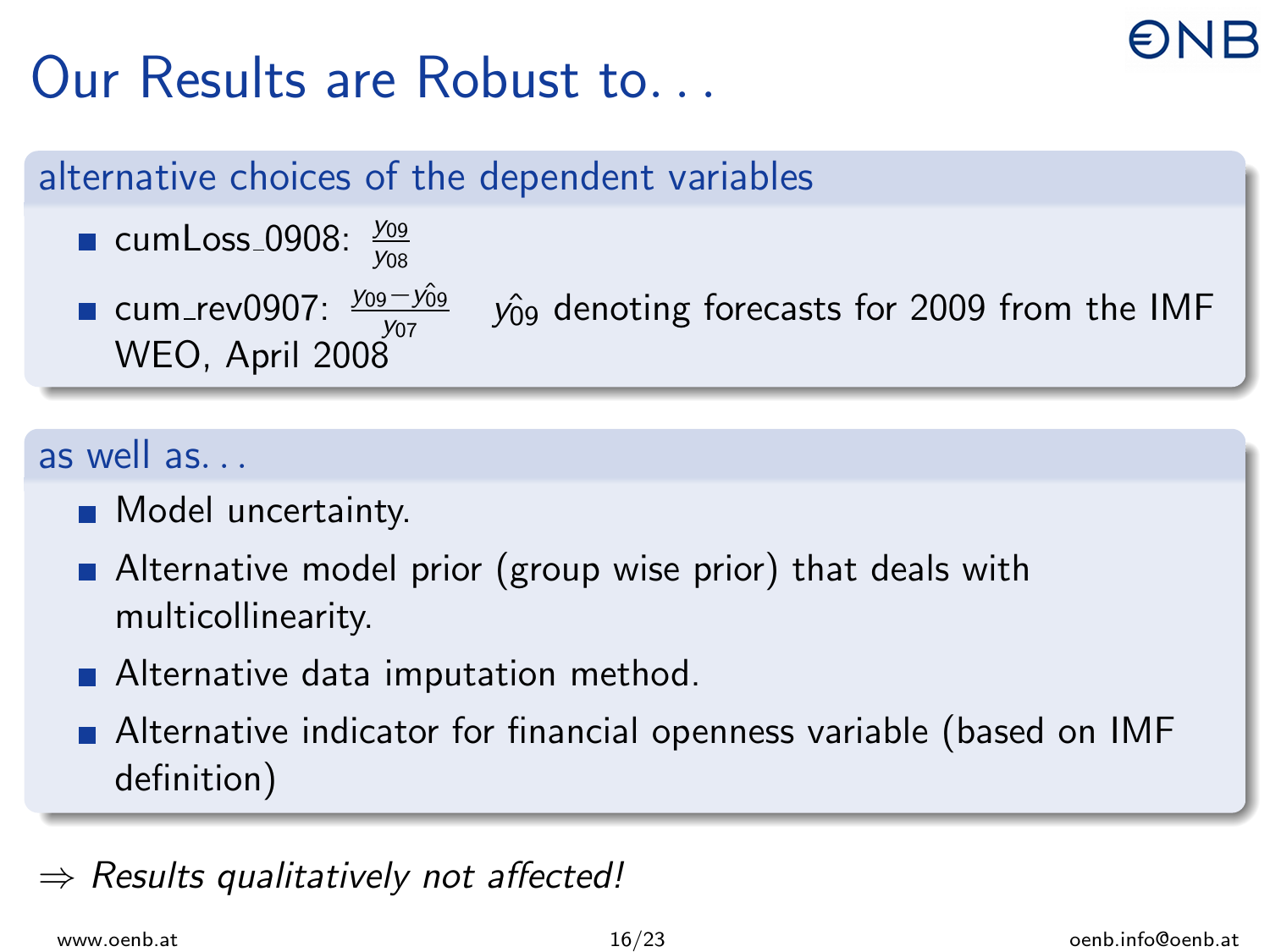#### Conclusions I - General Results

- **1** While the crisis was first confined to advanced economies, effect on real output of transition economies stronger.
- 2 Strong evidence for regional heterogeneity with the CESEE region and Western Europe being particularly affected.
- 3 Empirical evidence that pre-crisis overvaluation of the real exchange rate has amplified the real downturn.
- 4 Marginal evidence that economies with strong trade ties to the US have been less resilient.
- 5 Buoyant pre-crisis growth, in particular coupled with net FDI inflows provided a buffer to the crisis.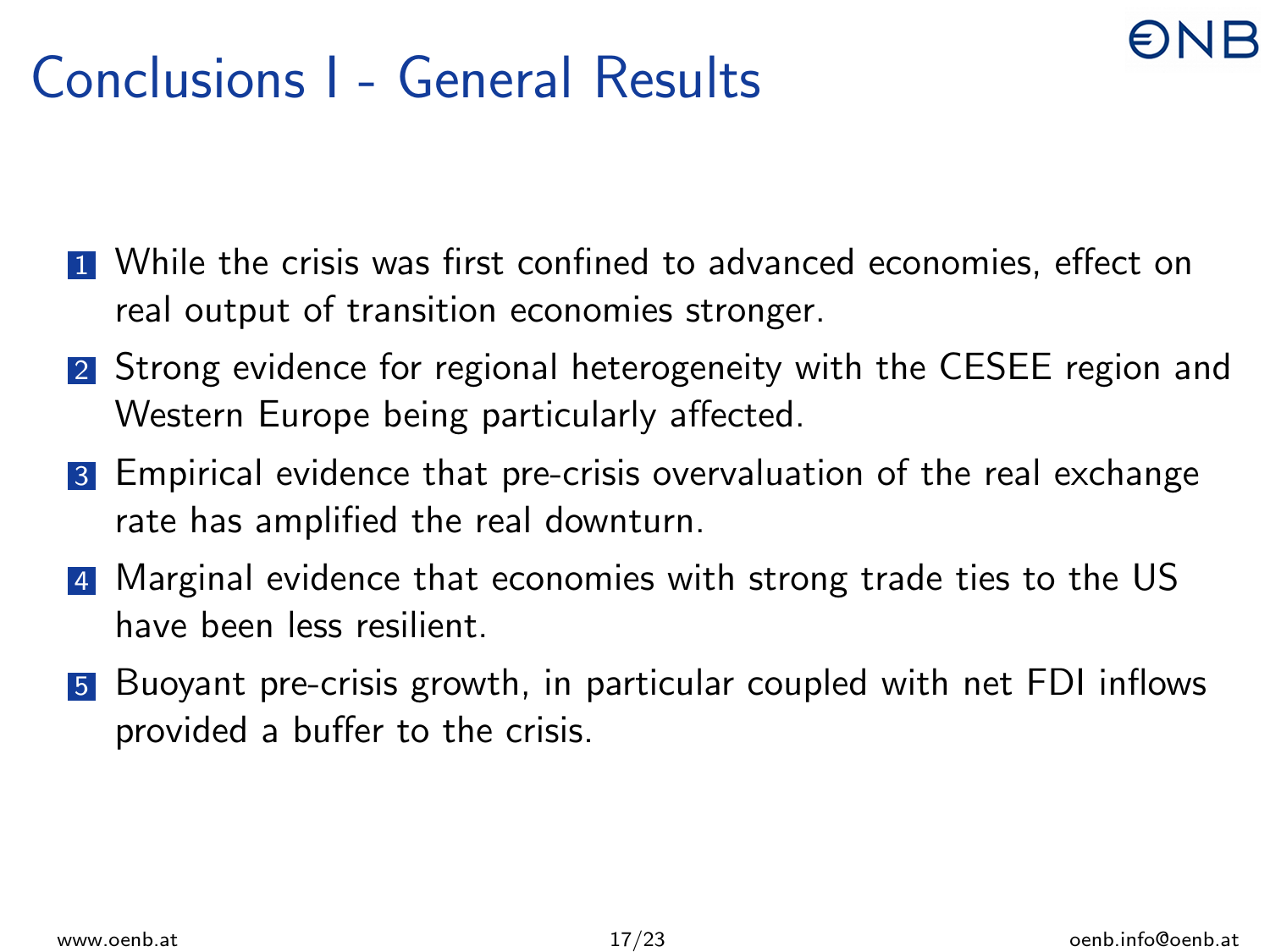### Conclusions II - CESEE

- **1** Pre-crisis growth financed via external funds turned out to be a robust source of risk for the region.
- 2 In a similar vein, the degree of capital account openness turned out to be a factor amplifying the real effects of the crisis.
- 3 Finally, while financial deepening empirically played a negligible role for the effect on real output, strong FDI inflows coupled with firm pre-crisis growth acted as a cushion to the global shock.

#### THANK YOU FOR YOUR ATTENTION

Crespo Cuaresma, J. and M. Feldkircher. 2012. Drivers of Output Loss during the 2008-09 Crisis: A Focus on Emerging Europe. In: Focus on European Economic Integration, forthcoming. Available soon at <www.oenb.at.>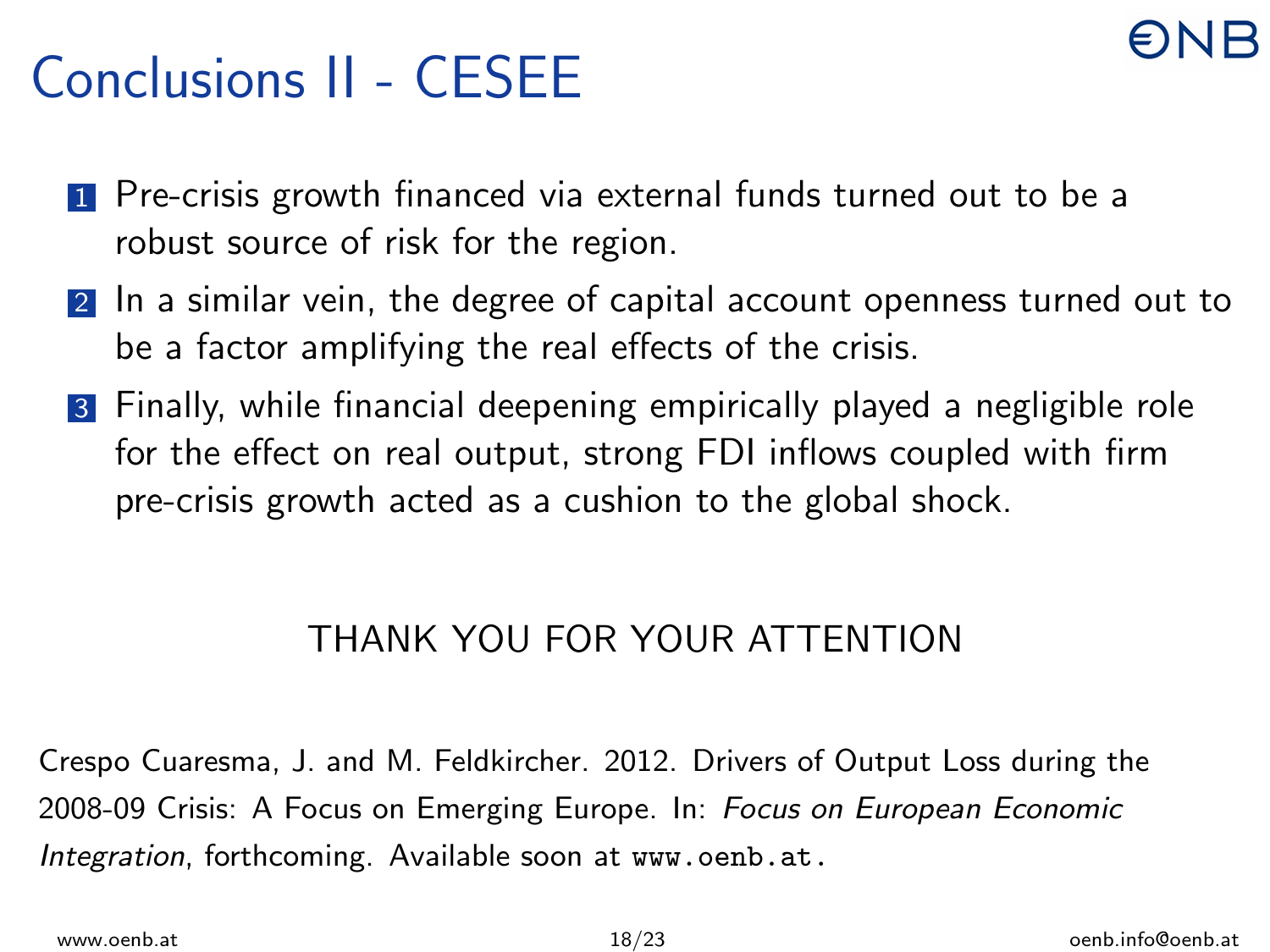# Crisis Literature - Selected Readings



Bergloef E. and Y. Korniyenko and A. Plekhanov and J. Zettelmeyer (2009): Understanding the crisis in emerging Europe

EBRD Working Paper No. 109



Berkmen P. and G. Gelos and R. Rennhack and J. P. Walsh (2009): The Global Financial Crisis: Explaining Cross-Country Differences in the Output Impact.

IMF Working Paper No. 09/28



Blanchard, O., H. Faruqee and M. Das. 2010. The Initial Impact of the Crisis on Emerging Market Countries. IMF, mimeo.



Frankel J.A. and G. Saravelos (2010):

Are Leading Indicators of Financial Crises Useful for Assessing Country Vulnerability?

NBER Working Paper, 16047.



Rose A.K. and M.M. Spiegel (2012):

Cross-Country Causes and Consequences of the 2008 Crisis: Early Warning.

Global Journal of Economics, forthcoming.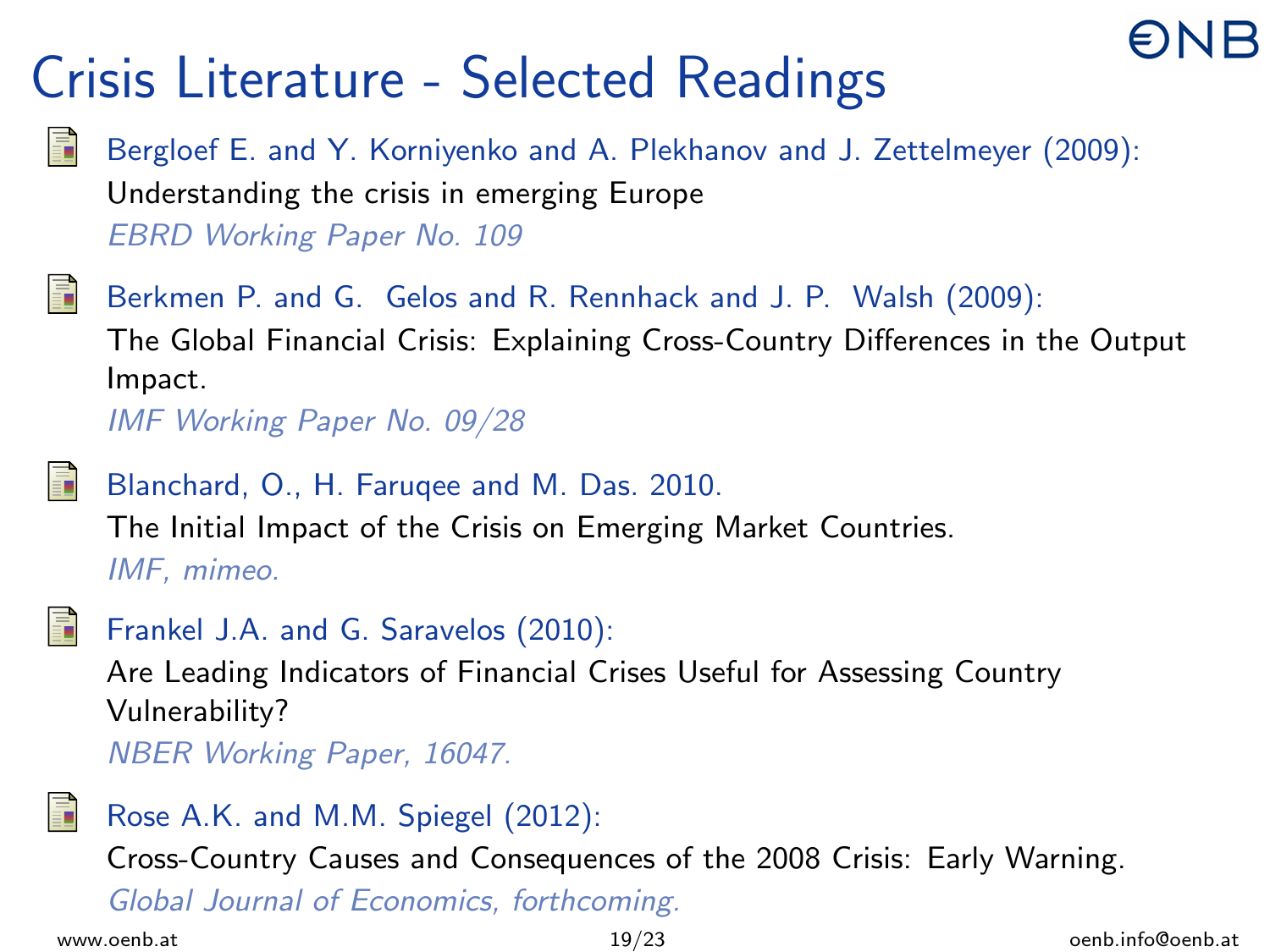#### Real Output 2008-09

### **ONB**



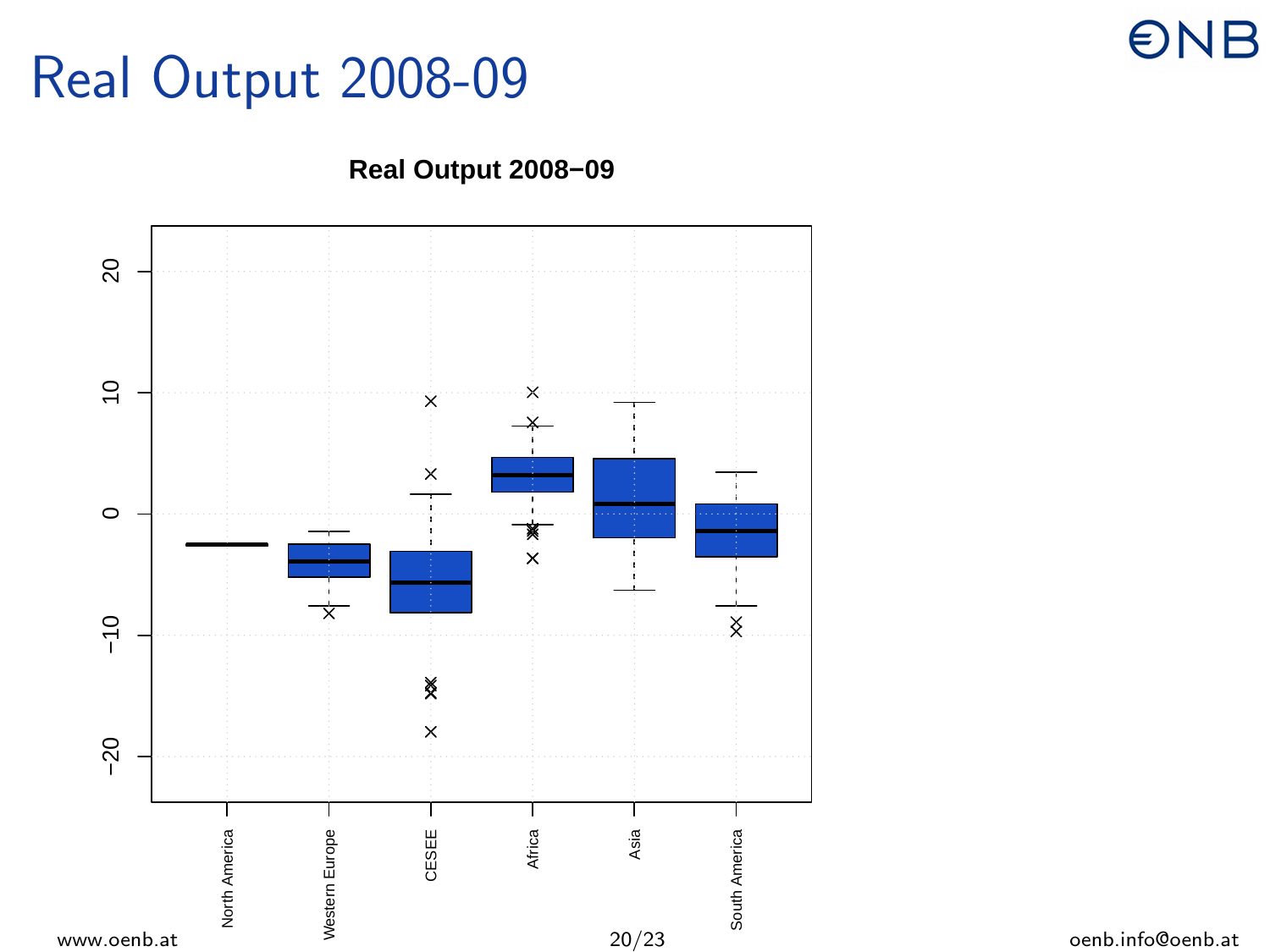#### Frankel and Saravelos, 2010



 $\n *ENB*\n$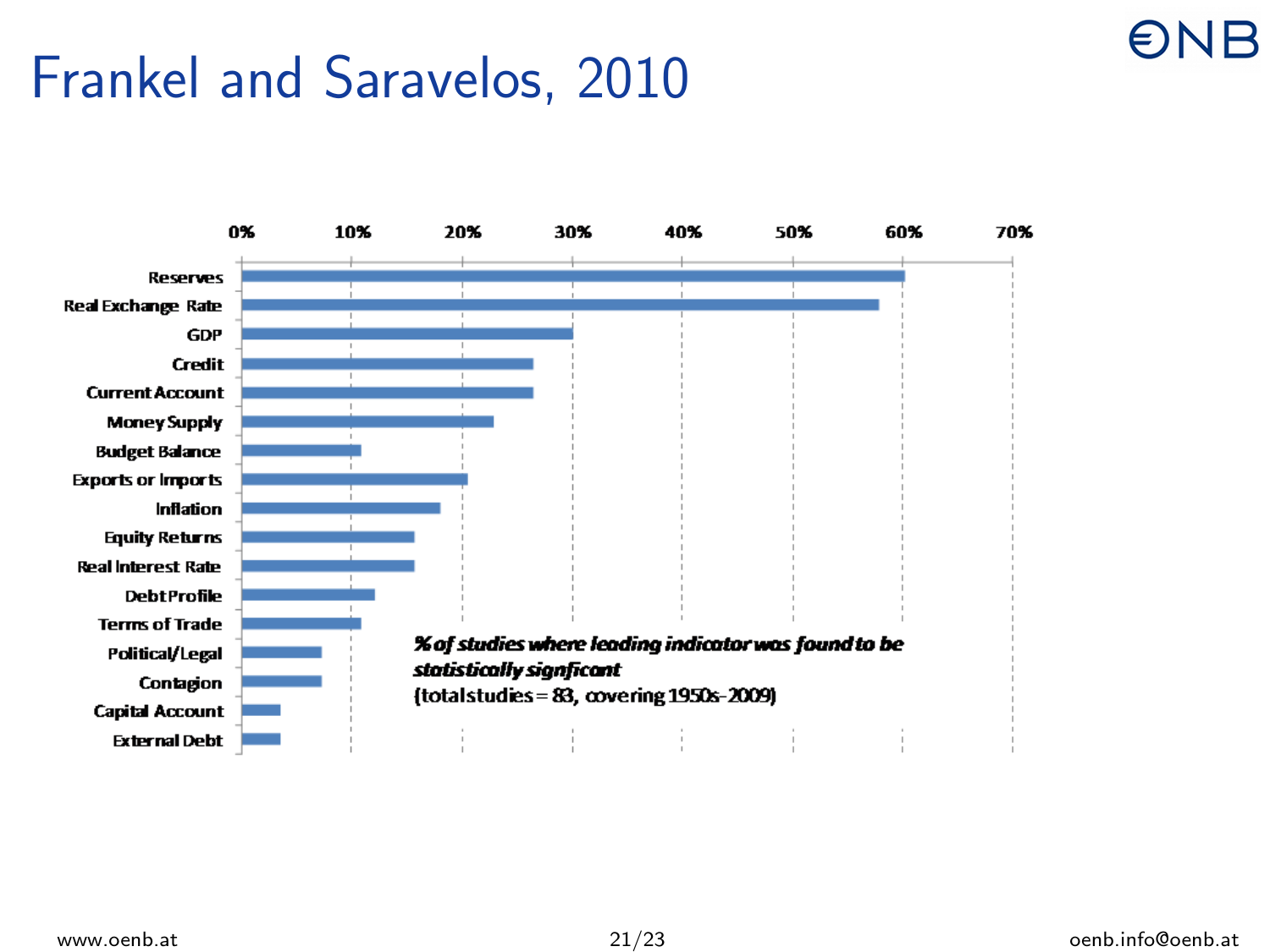### Model uncertainty: Illustration

What is the effect of secondary schooling on economic growth (Sala-i-Martin, 1997)?

|                                    | $\left( 1\right)$ | (2)        | (3)          | (4)           |
|------------------------------------|-------------------|------------|--------------|---------------|
| <b>Secondary School enrollment</b> | $0.0335***$       | $-0.00171$ | $-0.0224**$  | 0.00427       |
|                                    | [0.00770]         | [0.00986]  | 0.00972      | [0.0117]      |
| Equipment Investment               |                   | $0.298***$ | $0.258***$   | $0.265***$    |
|                                    |                   | [0.0660]   | 0.0602       | [0.0560]      |
| Non-equipment Investment           |                   | $0.0600*$  | $0.0561*$    | $0.00692*$    |
|                                    |                   | [0.0332]   | [0.0293]     | 0.0275        |
| Latin American Dummy               |                   |            | $-0.0115***$ | $-0.00833**$  |
|                                    |                   |            | [0.00370]    | [0.00355]     |
| Sub-Saharian African Dummy         |                   |            | $-0.028$ *** | $-0.0227***$  |
|                                    |                   |            |              | [0.00429]     |
| Initial income per capita          |                   |            |              | $-0.00942***$ |
|                                    |                   |            |              | [0.00262]     |
| Constant                           | $0.0113***$       | $-0.00124$ | $0.0140***$  | 0.0754        |
|                                    | [0.00234]         | [0.00418]  | [0.00489]    | [0.0177]      |
| Observations                       | 105               | 82         | 82           | 82            |
|                                    |                   |            |              |               |